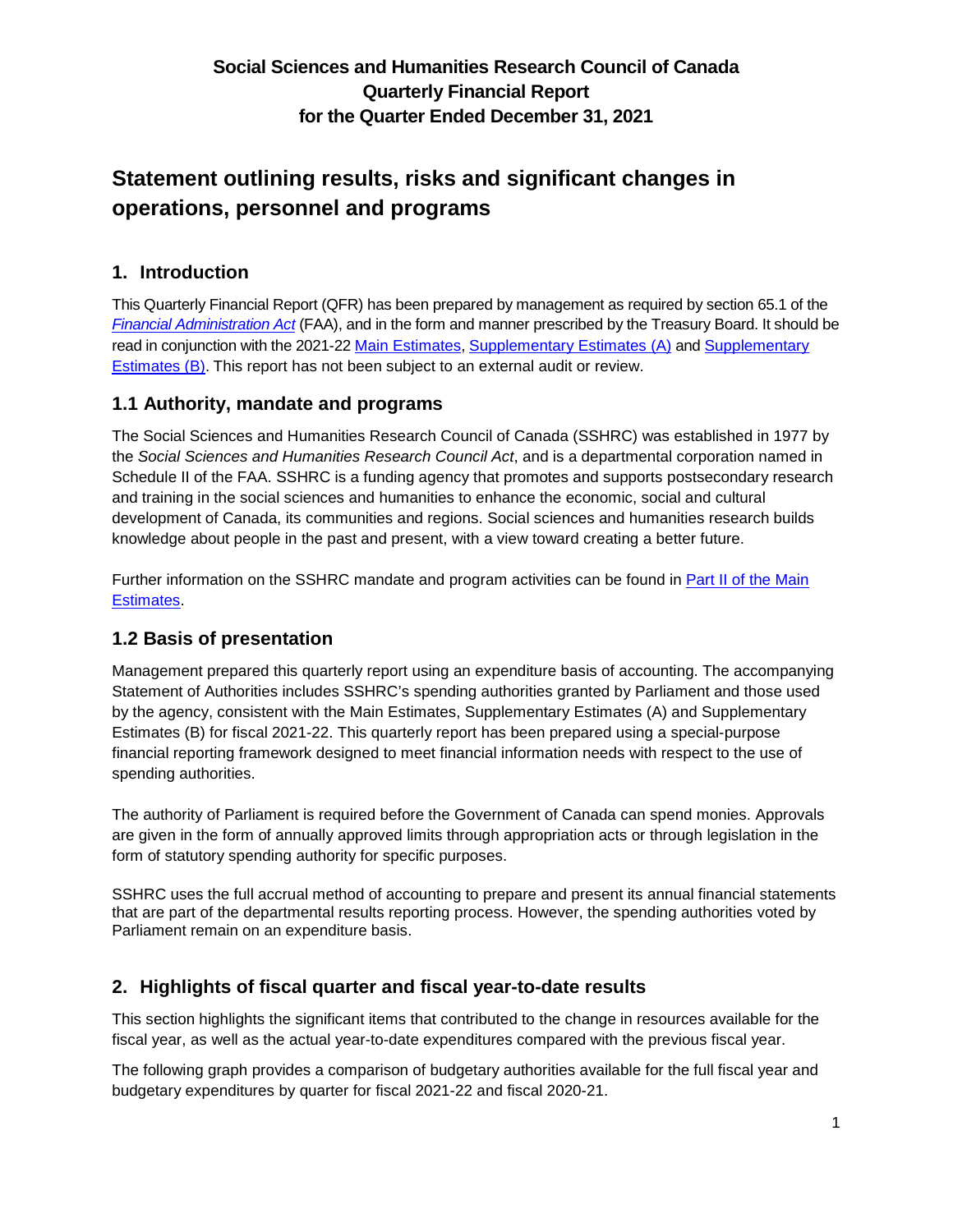

## **2.1 Significant changes to budgetary authorities**

As of December 31, 2021, SSHRC's total available authorities for fiscal 2021-22 amounted to \$1.0 billion. This represents an overall decrease of \$424.1 million (29.5%) from the comparative period of the previous year. The major changes in SSHRC's budgetary authorities between the current and previous fiscal years include:

- a decrease of \$482.1 million in statutory funding received in 2020-21 from the *Public Health Events of National Concern Payments Act* for research placements and ongoing academic activities, as well as for the Canada Research Continuity Emergency Fund;
- an increase in \$24 million for the New Frontiers in Research Fund, due to a reprofile approved in 2020-21 that reduced available authorities for this program;
- an increase of \$12.5 million from Budget 2018 to the Research Support Fund, supporting researchers with the necessary space at postsecondary institutions to undertake research, and to improve accountability and reporting for the program;
- an increase of \$11.7 million from Budget 2018 supporting investigator-led discovery research in the social sciences and humanities;
- an increase of \$2.6 million from Budget 2021 for the Race, Gender and Partnership Fund to fund academic research into systemic barriers faced by diverse groups across Canada;
- an increase of \$3.6 million from Budget 2021 for the new Canada Biomedical Research Fund to support high-risk applied research, training and talent development; and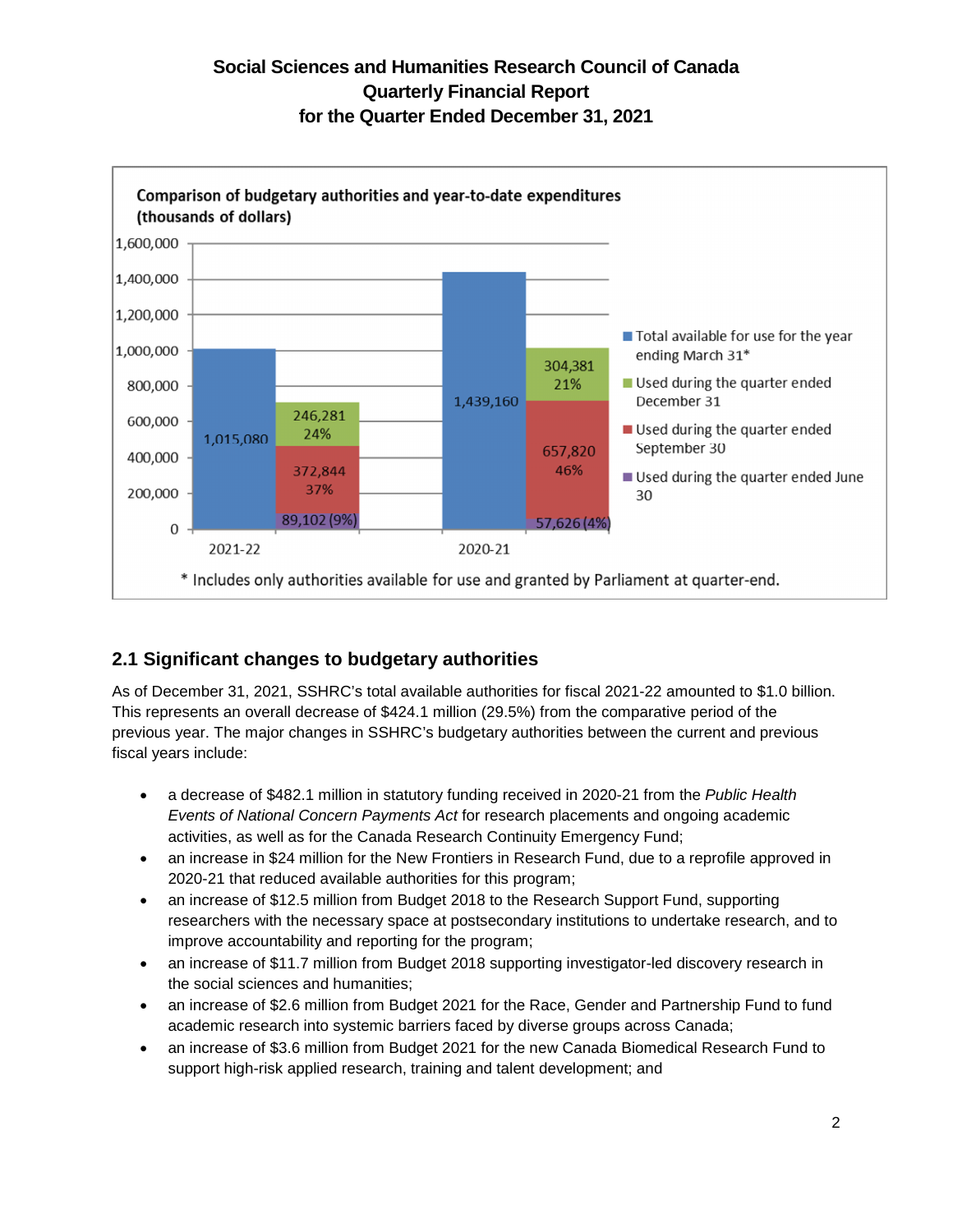an increase of \$3.0 million from Budget 2019 to increase the number of scholarship awards through the Canada Graduate Scholarships Program and expand the paid parental leave coverage.

### **2.2 Significant changes to authorities used**

### **Year-to-date spending**

The following table provides a comparison of cumulative spending by vote for the current and previous fiscal years.

#### **Year-to-date budgetary expenditures used at quarter-end**

| (millions of dollars)                                        | 2021-22 | 2020-21 | Variance |
|--------------------------------------------------------------|---------|---------|----------|
| Vote 1-Operating expenditures                                |         |         |          |
| Personnel (includes contributions to employee benefit plans) | 28.1    | 23.0    | 5.1      |
| Non-personnel                                                | 4.5     | 4.0     | 0.5      |
| Vote 5–Grants and scholarships                               | 675.7   | 992.8   | (317.1)  |
| Total budgetary expenditures                                 | 708.3   | 1.019.8 | (311.5)  |

Total budgetary expenditures amounted to \$708.3 million at the end of the third quarter of fiscal 2021-22, compared to \$1,019.8 million reported in the same period in the previous fiscal year.

#### **Grants and scholarships**

At the end of the third quarter of fiscal 2021-22, grant and scholarship expenses decreased by \$317.1 million, compared to what was reported in the same period of the previous fiscal year. The decrease is mainly due to the statutory funding received in 2020-21 from the *Public Health Events of National Concern Payments Act* and for the Canada Research Continuity Emergency Fund, as well as the timing of other payments.

#### **Operating expenditures**

Personnel expenditures, which include contributions to employee benefit plans, have increased by \$5.1 million compared to the same period of the previous year, mainly due to the implementation of the new Collective Agreement and resulting terms and conditions of employment (October 2021) and other related clauses, which resulted in salary increase and retroactive payments.

Total non-personnel expenditures as of the third quarter of fiscal 2021-22 are largely in line with the comparative period of the previous year. There was an increase in acquisition of machinery and equipment expenditures related to the Workplace Renewal project launched during 2020-21 in partnership with the Natural Sciences and Engineering Research Council (NSERC). There was also an increase in rental and information expenses, due to an increase in information technology purchases and software license subscriptions to support the organization in operating remotely. Professional and special service expenses decreased, however, due to lower usage of management consulting services. See the Departmental budgetary expenditures by standard object table in section 6 for additional details.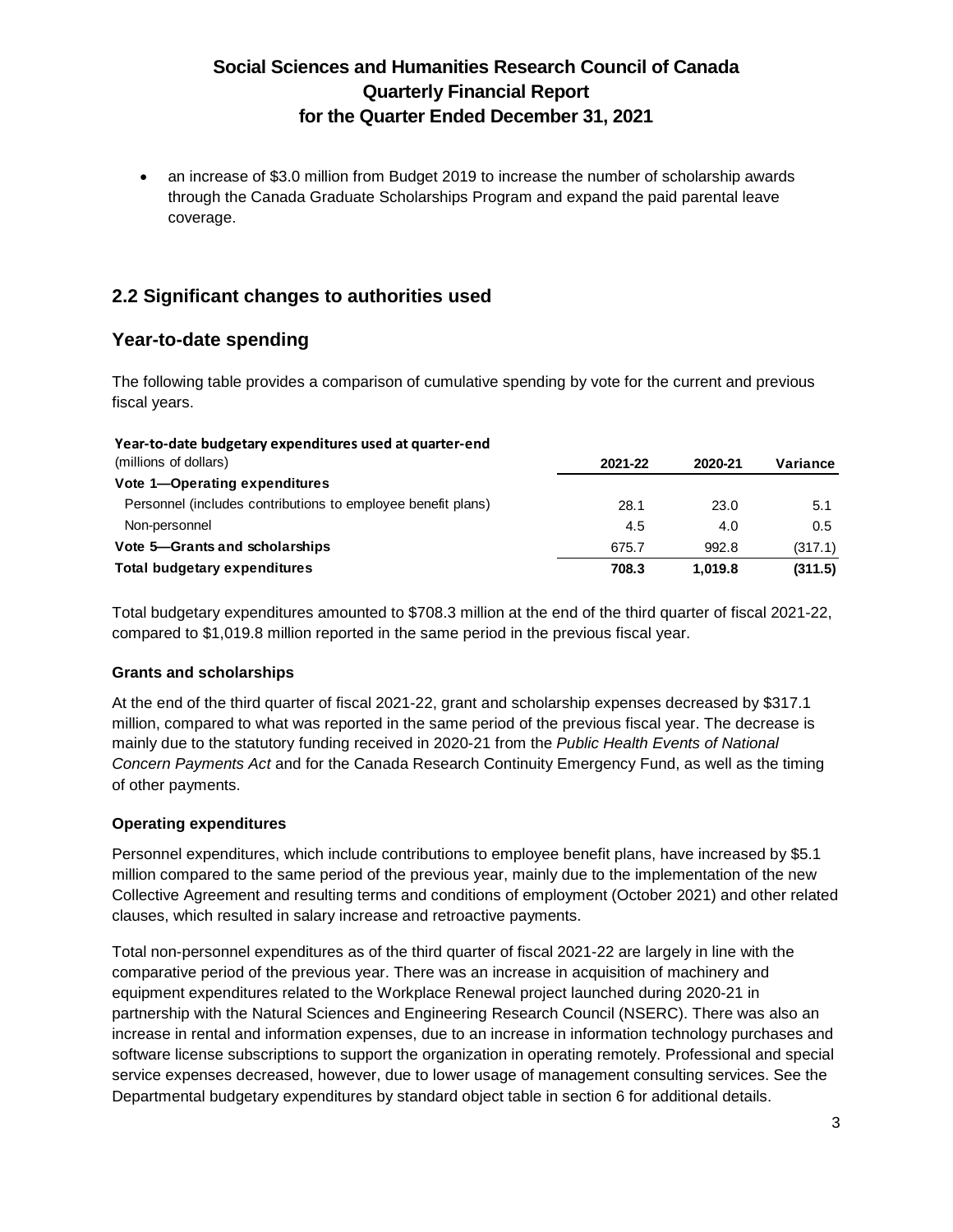

Total authorities used at the end of the third quarter of fiscal 2021-22 (\$708.3 million) represent 69.8% of total available authorities (\$1.015 billion).

### **Quarterly spending**

The total authorities used during the third quarter of fiscal year 2021-22 amounted to \$246.2 million. This represents 24.3% of the total available authorities; 23.9% of total authorities for grant and scholarship programs; and 33.5% of total authorities for operating expenditures and employee benefits.

#### **Budgetary expenditures used during the third quarter**

| (millions of dollars)                                        | 2021-22 | 2020-21 | Variance |
|--------------------------------------------------------------|---------|---------|----------|
| Vote 1-Operating expenditures                                |         |         |          |
| Personnel (includes contributions to employee benefit plans) | 11.9    | 8.1     | 3.8      |
| Non-personnel                                                | 1.9     | 1.8     | 0.1      |
| Vote 5-Grant and scholarship                                 | 232.4   | 294.5   | (62.1)   |
| Total budgetary expenditures                                 | 246.2   | 304.4   | (58.2)   |

#### **Grants and scholarships**

Transfer payments represent 96% of SSHRC's available authorities. Variations occur in transfer payment expenditures between quarters due to the nature of program cycles. During the third quarter of fiscal year 2021-22, SSHRC's transfer payment expenditures decreased by \$62.1 million compared with the same quarter of the previous fiscal year. The decrease is mainly due to spending of \$84.6 million received from the *Public Health Events of National Concern Payments Act* during 2020-21 to support students and youth affected by the COVID-19 pandemic and to support research institutes and universities. The remaining variance is due to the difference in the timing of other payments.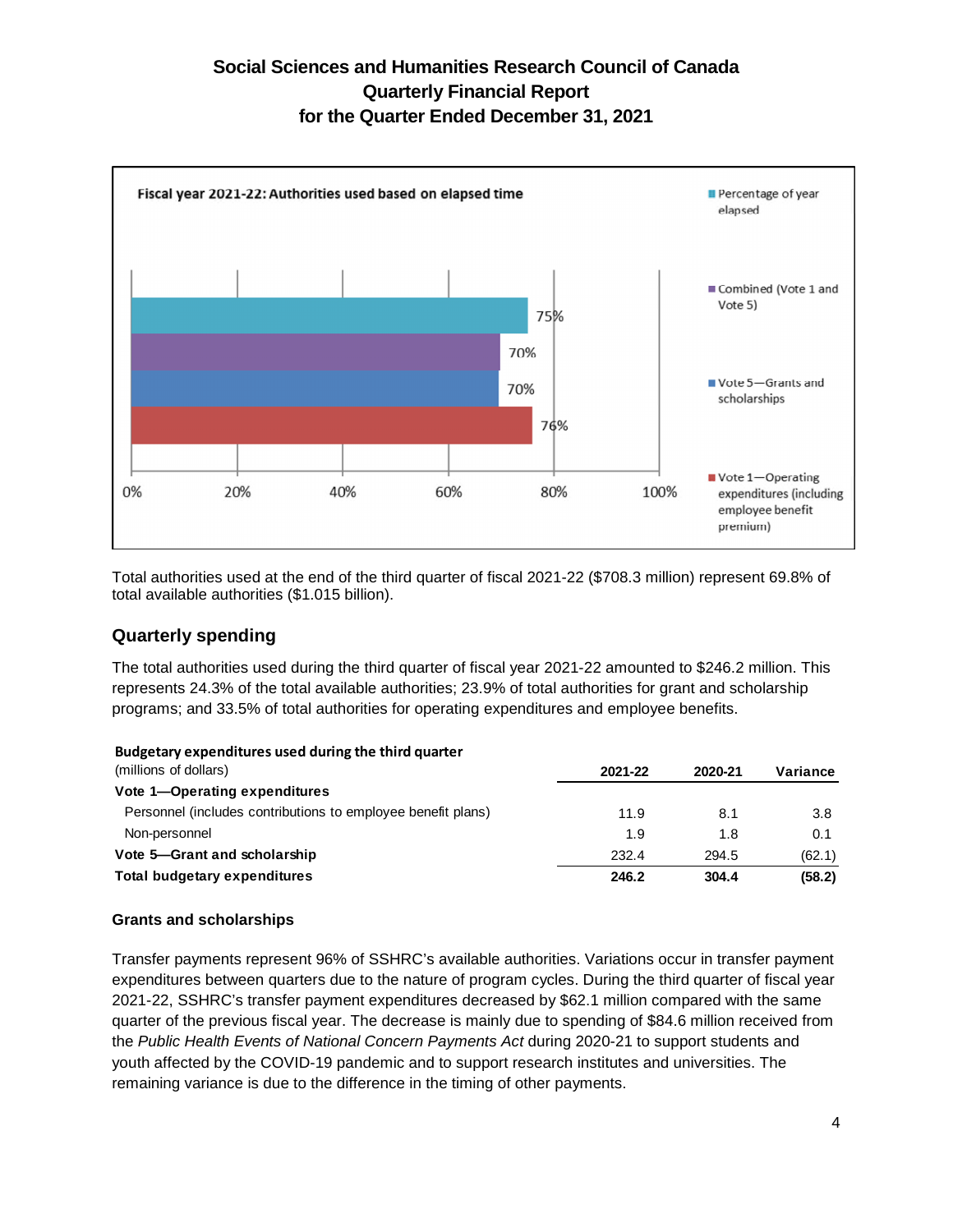#### **Operating expenditures**

Personnel expenditures, which include contributions to employee benefit plans, for the third quarter of fiscal 2021-22 increased by \$3.8 million compared to the comparative period of fiscal 2020-21. This increase is mainly due to the implementation of the new terms and conditions of employment in October 2021 and related clauses relative to salary increase and retroactive payments.

Total non-personnel expenditures for the third quarter of fiscal 2021-22 remained in line with expenses incurred during the same period of the previous fiscal year. There was an increase in the acquisition of equipment for the Workplace Renewal project. There was also an increase in rental expenses due to an increase in software license subscriptions to support the organization to work remotely. Professional and special services expenses decreased due to lower usage of management consulting services. See the departmental budgetary expenditures by standard object table in section 6 for additional details.

### **3. Risks and uncertainties**

Through the corporate risk identification exercise, SSHRC annually identifies and assesses corporatelevel risks and develops response measures to minimize their likelihood and/or impact. Senior management closely follow the risks below to ensure they are continuously mitigated and the residual risk level is acceptable. This monitoring will include assessments of SSHRC's operating environment, given the ongoing impacts of the COVID-19 pandemic.

#### **Strategic risk 1—Ability to manage resources**

SSHRC's ability to deliver results is influenced by internal and external elements and opportunities, such as the COVID-19 pandemic and the remote-first work context, and emerging government priorities and policies. To ensure strong oversight of SSHRC's achievement of results, SSHRC relies on key planning documents, such as its strategic plan and Departmental Results Framework, and its corporate governance structure.

#### **Strategic risk 2—Ability to manage change**

Planned activities in support of SSHRC objectives are vulnerable to the management of change, including the cumulative impact of multiple changes. SSHRC has a number of key activities for fiscal 2021-22 that involve new technologies, organizational changes, new collaborations, new program directions and external factors affecting the organization. To ensure successful completion and minimize unintended impacts on other projects and on operations, SSHRC continues to implement mandatory training; the People Strategy; the Performance Management Program; the Corporate Communications Strategy, which includes an employee communications plan; and other strategies to help ensure the appropriate development of employees in a changing work environment.

#### **Strategic risk 3—Ability to manage reputation**

Management of SSHRC's reputation is a critical driver of SSHRC's success. To ensure that challenges to SSHRC's reputation caused by transformative changes in its operations, including implementing timesensitive / high profile COVID-19 emergency funding, are effectively managed, SSHRC engages frequently with stakeholders and partners. It also collaborates closely with other federal research funding agencies to establish and maintain effective relationships and enable information sharing.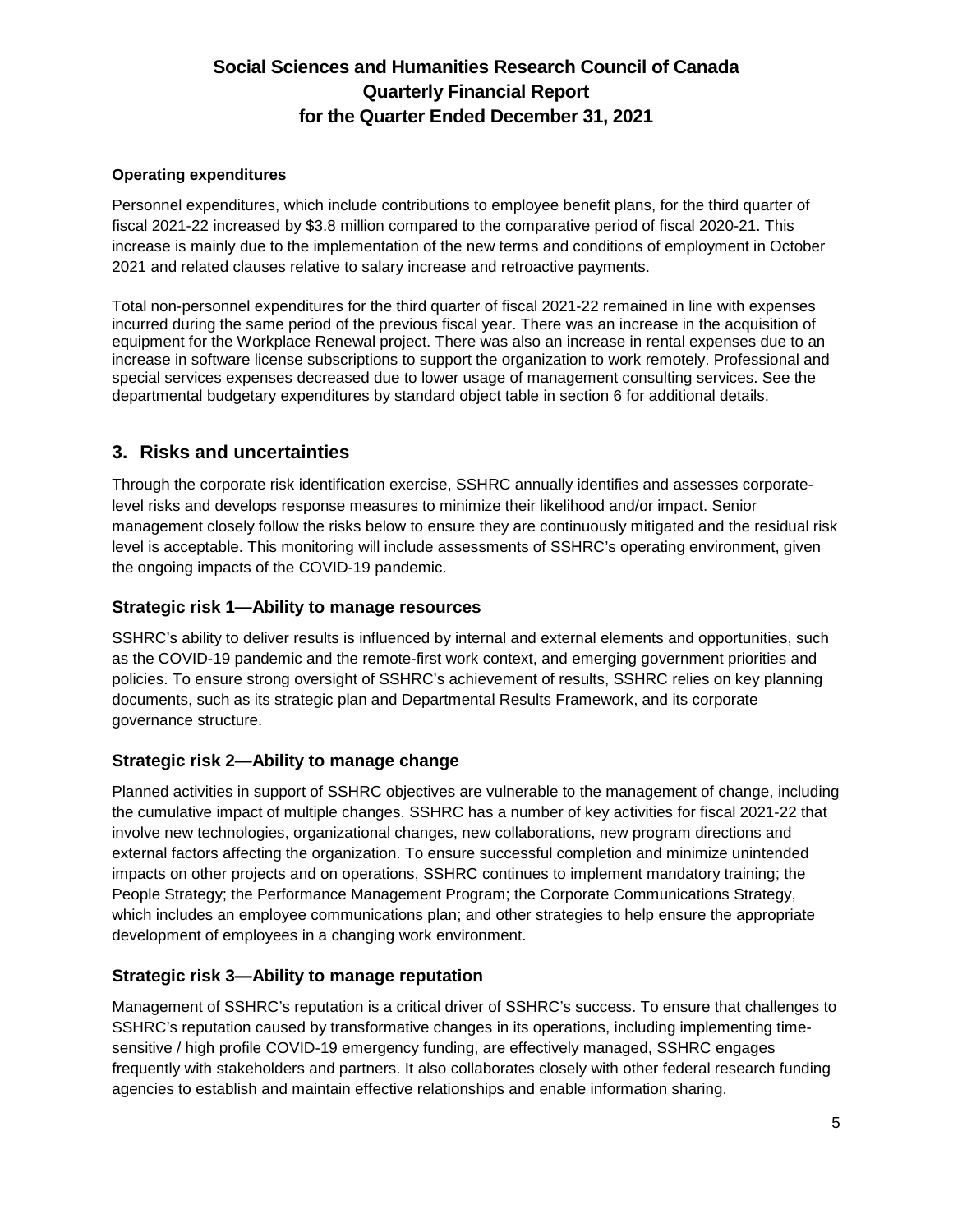#### **Strategic risk 4—Ability to continue business**

SSHRC may not be able to ensure continuity of all business operations, due to internal considerations, including the suite of legacy information management and information technology systems being unable to support new operations requiring new programs or substantive changes to existing programs; or due to external environmental considerations, such as the COVID-19 pandemic and the subsequent recovery period. SSHRC will ensure operational continuity and manage its engagements and reputation with stakeholders with an operational plan for legacy maintenance support, including a risk mitigation strategy that is appropriately prioritized and resourced. The agency will also introduce flexibility in program delivery, and with ongoing monitoring and adjustments of funding application deadlines and adjudication timelines.

Read more about SSHRC's key risks for the current fiscal year in the [2021-22 Departmental Plan.](https://www.sshrc-crsh.gc.ca/about-au_sujet/publications/dp/2021-2022/dp-eng.aspx)

### **4. Significant changes related to operations, personnel and programs**

As part of our agency's path to continuously foster a healthy, positive and productive work environment for all employees, SSHRC launched the new Office of the Ombuds and Workplace Well-being to support SSHRC employees. The Ombuds office provides new, in-house informal conflict management and mental health and well-being services.

The NSERC-SSHRC COVID-19 Vaccination Policy came into effect November 8, 2021, requiring all employees to be fully vaccinated, whether working remotely or onsite. Full compliance with the policy was required by December 15, 2021. In alignment with this important measure, all supplier personnel (including subcontractor personnel) who access federal government workplaces were required to be fully vaccinated against COVID-19.Full compliance with the policy was required by November 15, 2021.

NSERC, SSHRC and the Canadian Institutes of Health Research (CIHR) have harmonized their policy to align more clearly with the Treasury Board Policy on Transfer Payments with regard to the eligibility and funding of research projects or programs submitted by applicants who are formally affiliated with a Canadian postsecondary institution, but who are employed by the federal government. The harmonized policy position stipulates that:

- 1. if the proposed research falls outside the federal employer's mandate and will not be performed using federal facilities or resources, it will then be deemed eligible;
- 2. if the proposed research falls within the federal employer's mandate and is performed using federal facilities or resources, it will then be assessed by the agencies and funding may be allocated for support of students only (salaries or stipends and travel costs).

As announced in Budget 2021, SSHRC will administer \$250 million over four years, starting in 2021-22, for the tri-agency Canada Biomedical Research Fund, on behalf of the three federal research funding agencies: CIHR, NSERC and SSHRC. The fund will enhance Canada's foundational biomanufacturing excellence and pandemic readiness by developing the research, development and talent pipeline to drive downstream biomanufacturing capacity. It is a key component of *Canada's Biomanufacturing and Life Sciences Strategy*. Budget 2021 also included \$12 million over three years, starting in 2021-22, to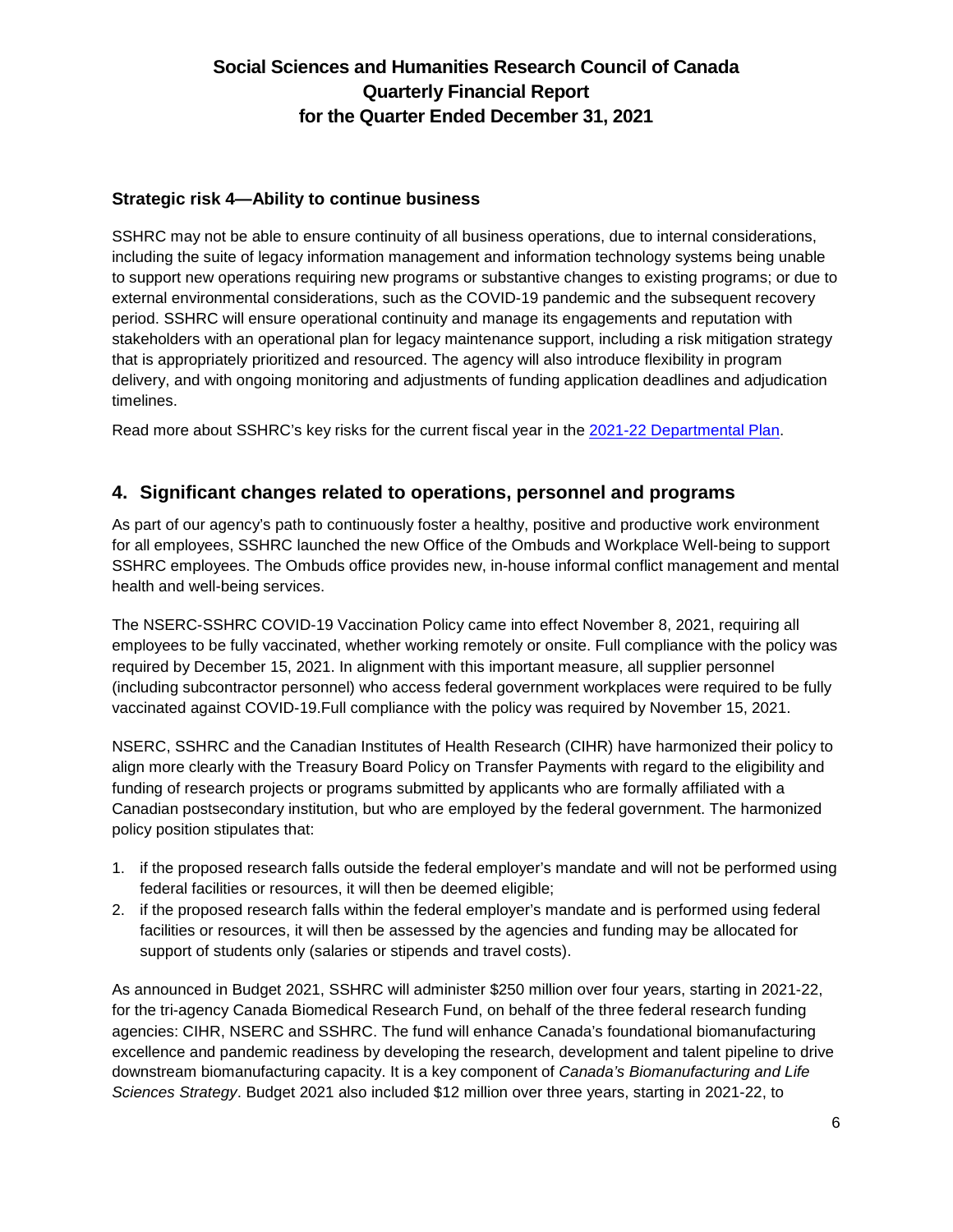support community-based research conducted through the Race, Gender and Diversity Partnership Fund. This increased funding will specifically target community-based research to improve understanding of the causes of discrimination and the impact of oppression; and to identify strategies to support justice, equality and accountability.

In November 2021, Valerie La Traverse joined our organization after her appointment as Vice-President, Corporate Affairs.

Approved by:

**Ted Hewitt, PhD President** 

**Dominique Osterrath Vice-President and Chief Financial Officer** 

Ottawa, Canada March 1, 2022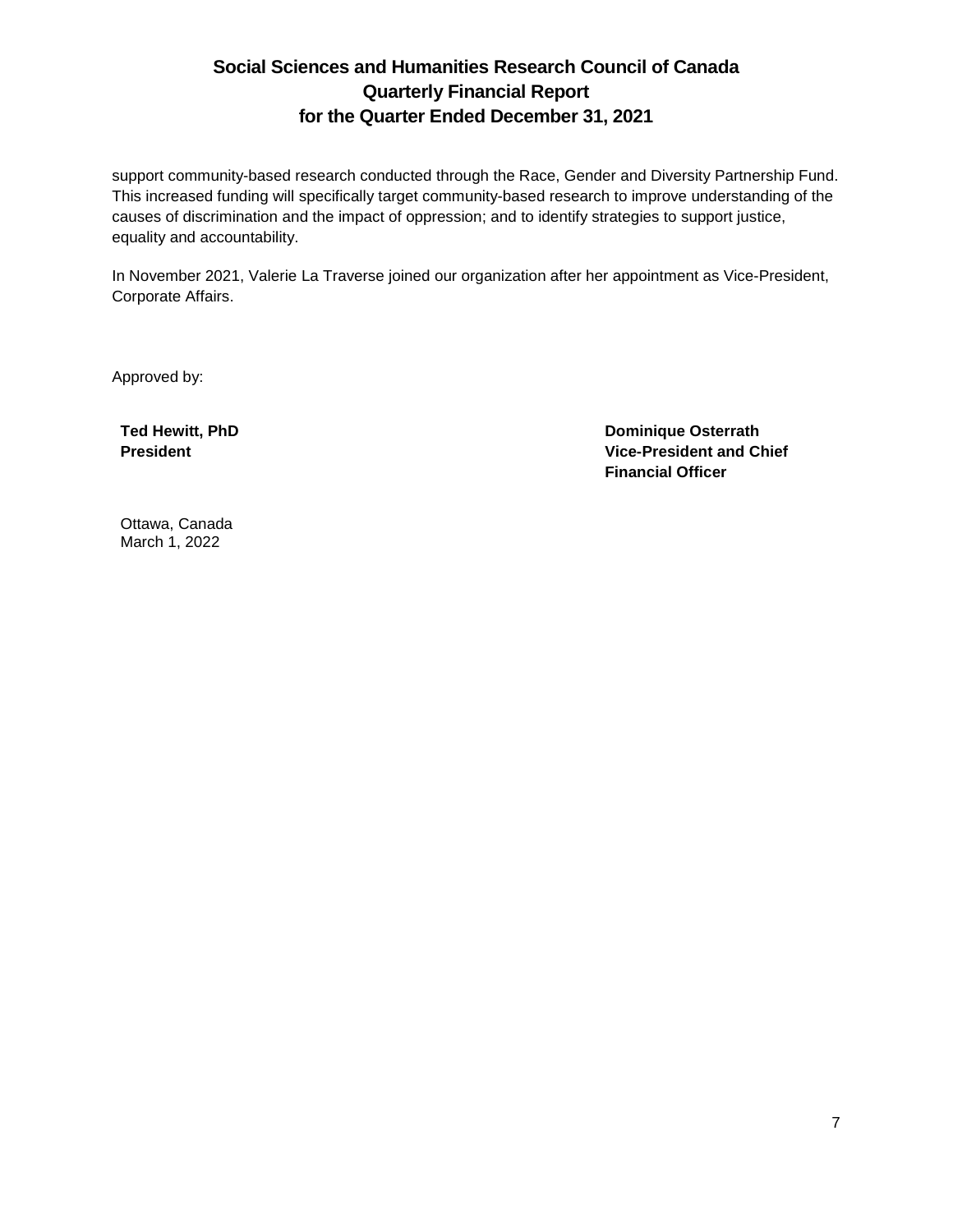## **5. Statement of authorities (unaudited)**

|                                                                                                                 | Fiscal year 2021-22                                          |                                                                   |                                         | Fiscal year 2020-21                                                         |                                                          |                                        |
|-----------------------------------------------------------------------------------------------------------------|--------------------------------------------------------------|-------------------------------------------------------------------|-----------------------------------------|-----------------------------------------------------------------------------|----------------------------------------------------------|----------------------------------------|
| (in thousands of dollars)                                                                                       | <b>Total available</b><br>for use for the<br>March 31, 2022* | Used during the<br>quarter ended<br>year ending December 31, 2021 | Year-to-date<br>used at quarter-<br>end | <b>Total available</b><br>for use for the<br>year ending<br>March 31, 2021* | Used during the<br>quarter ended<br>December 31,<br>2020 | Year-to-date<br>used at<br>quarter-end |
| Vote 1-Operating expenditures                                                                                   | 38,596                                                       | 12,928                                                            | 29,785                                  | 36,511                                                                      | 8,959                                                    | 23,864                                 |
| Vote 5-Grants and scholarships                                                                                  | 972,086                                                      | 232,435                                                           | 675,693                                 | 1,041,608                                                                   | 209,934                                                  | 636,166                                |
| Budgetary statutory authorities                                                                                 |                                                              |                                                                   |                                         |                                                                             |                                                          |                                        |
| Contributions to the employee benefit plan                                                                      | 4,303                                                        | 918                                                               | 2,748                                   | 3,735                                                                       | 934                                                      | 2,745                                  |
| Spending of revenues pursuant to subsection 4 (2) of the<br>Social Sciences and Humanities Research Council Act | 95                                                           |                                                                   |                                         | 95                                                                          |                                                          |                                        |
| Payments related to the Public Health Events of National<br>Concern Act and income support                      |                                                              |                                                                   |                                         | 357,211                                                                     | 84,554                                                   | 357,052                                |
| <b>Total budgetary authorities</b>                                                                              | 1,015,080                                                    | 246,281                                                           | 708,226                                 | 1,439,160                                                                   | 304,381                                                  | 1,019,827                              |

\* Includes only authorities available for use and granted by Parliament at quarter-end.